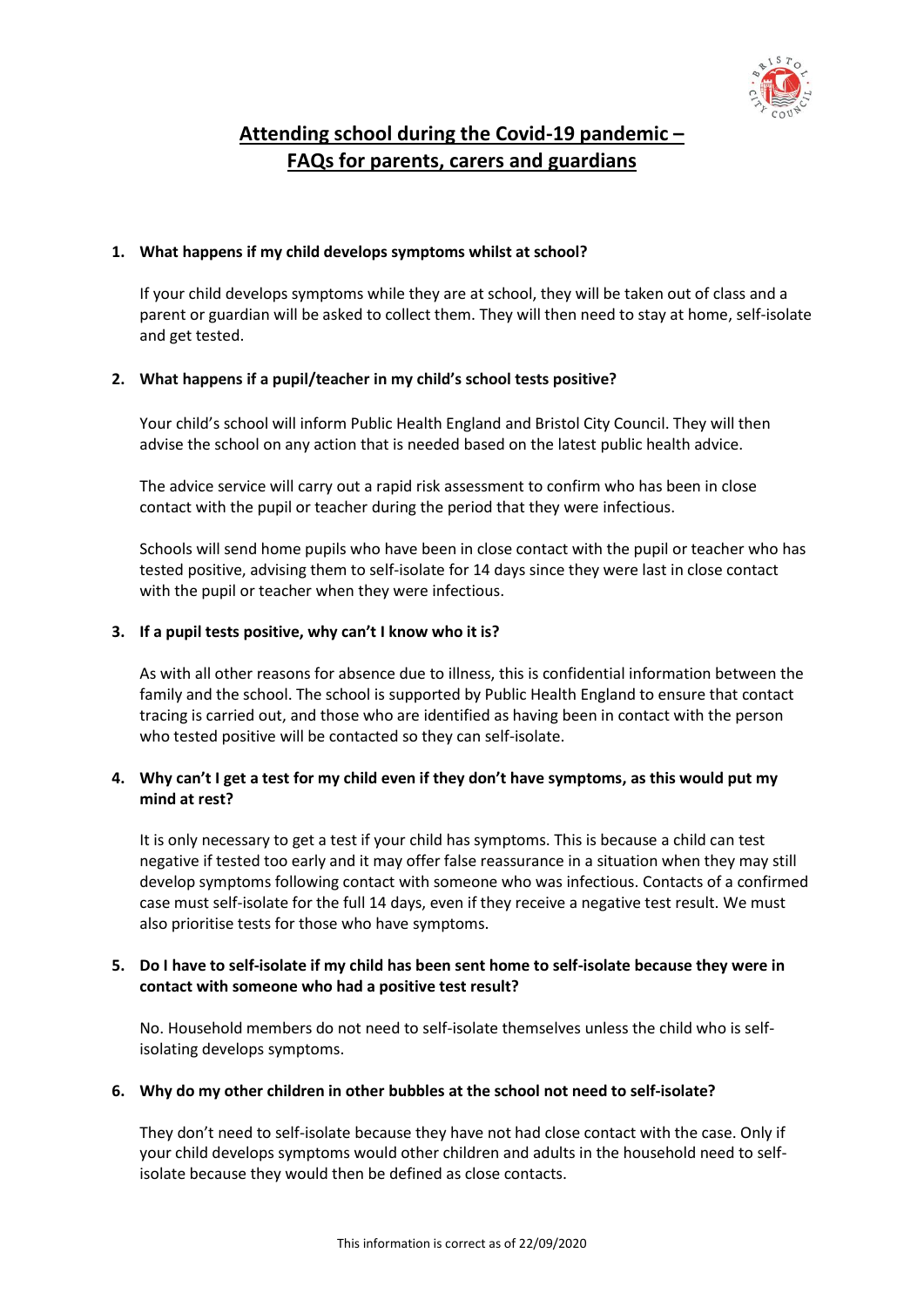

As schools are careful to keep groups of children separate, possible contacts are usually just the other children in the same bubble. If a confirmed case has had contact with others outside their bubble, they would also be advised to self-isolate.

### **7. How do you define a 'contact'?**

Schools will be provided with additional support from Public Health England and Bristol City Council to identify close contacts. A 'contact' is a person who has been close to someone who has tested positive for Covid-19 anytime from two days before the person was symptomatic, up to 10 days from onset of symptoms (this is when they are infectious to others).

#### **8. How can you ensure that no one else will test positive?**

Self-isolation of people with symptoms and people they have been in close contact with is key to reducing risk of other people becoming positive.

## **9. What is the school procedure in the event of an outbreak?**

All schools in Bristol have an outbreak plan and would work with Public Health England and Bristol City Council to implement that plan in the event of an outbreak.

## **10. How am I supposed to drop my children off at school if I have one at home self-isolating?**

Parents, carers and guardians are responsible for ensuring regular attendance and that includes making sure that their children can still get to school. This is the same as a sibling being ill under normal circumstances. Only the child that is required to self-isolate is excused from attending school. Other siblings are still required to attend school regularly.

In order to ensure that happens, you might need to devise a temporary support plan which might include asking family members, relatives or friends to provide assistance. If you are experiencing issues with getting your children to school then you must speak with your child's school. Schools often have a range of support strategies available and they might be able to signpost you to some temporary assistance or offer a degree of flexibility depending on your individual circumstances.

#### **11. If one of my children is self-isolating and I can't get the others in, will I be fined?**

Parents, carers and guardians are responsible for ensuring regular attendance. Only the child that is required to isolate is excused from attending school. Other siblings are still required to attend school regularly and this is the same as a sibling being ill under normal circumstances. If you are experiencing issues with school attendance then you must speak with your child's school. Schools often have a range of support strategies available.

Parents, carers and guardians are reminded that any unauthorised absences may result in a penalty notice or prosecution. However, every attempt to resolve parent, carers and guardians concerns and improve a child's attendance will be made before any formal action is considered.

#### **12. If one of my children is self-isolating and I can't get the others in, will work be provided?**